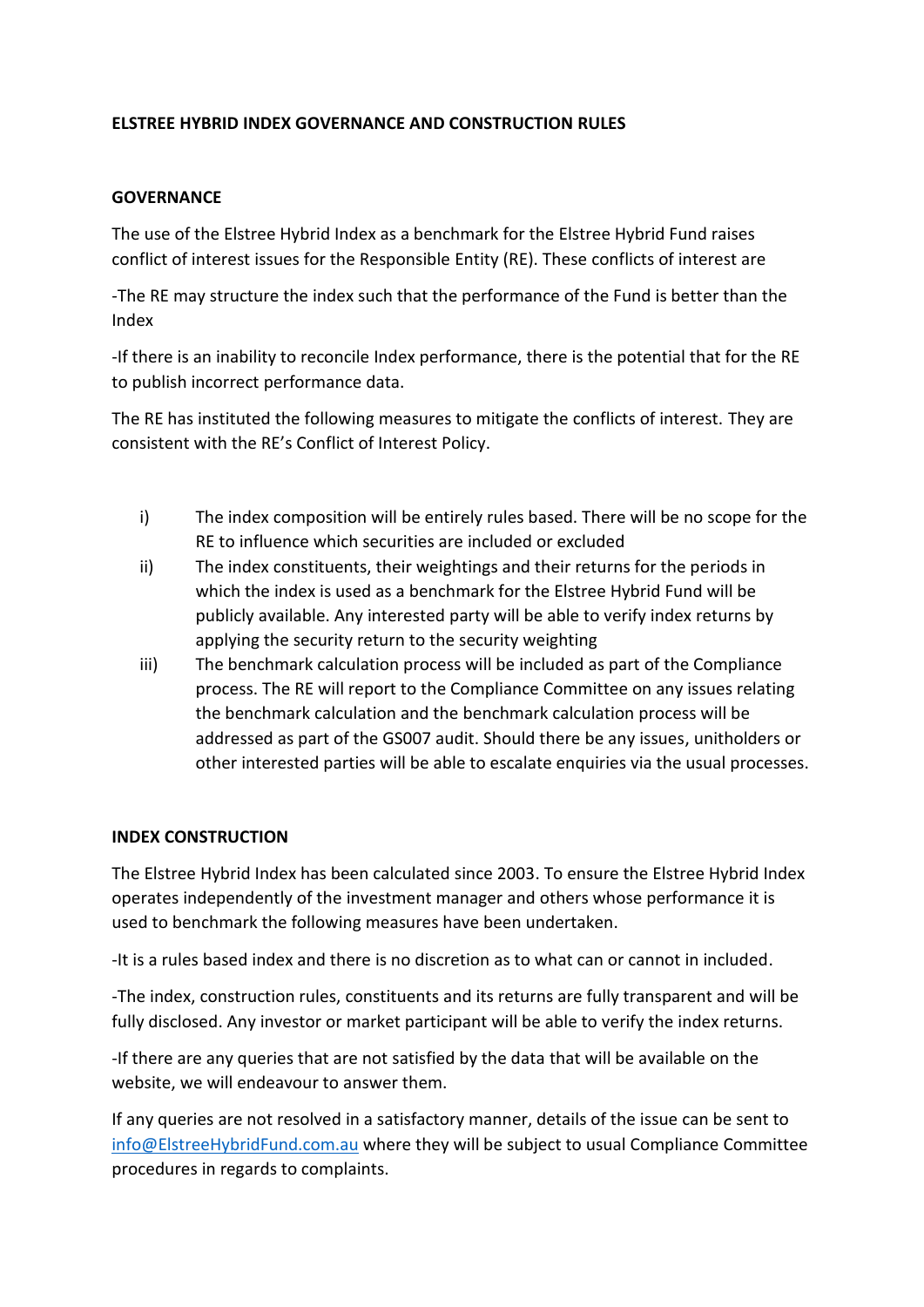## **Index Eligibility**

The Index has operated with the following criteria since 2003.

It is comprised of ASX listed fixed interest type securities (known or knowable redemption amounts and known or knowable coupons/distributions) with the following criteria

-a) If issued by an APRA regulated entity, no minimum issue size

-b) If issued by a non APRA regulated entity, a minimum issue size of \$100m

-c) If issued by a non APRA regulated entity that is a property trust/REIT, a minimum issue size of \$50m.

-d) If the security has equity optionality via an attached warrant/convertible status, the security is withdrawn from the index when the underlying equity price rises above the option strike/conversion level

An eligible security is included into the index when it becomes eligible on the day the security is listed at the issue price.

Securities remain in the index until withdrawal. Withdrawal occurs on redemption, equity optionality event or liquidation/administration event /delisting. A partial redemption will result in the security face value issue size being reduced in index calculations. The withdrawal amount is based on the redemption value, or in the case of equity optionality at the last price, or in the case of administration/liquidation/delisting an estimate of the market value at the time.

## **Return calculations**

Index returns are calculated daily. They are a function of

-Change in market value of index based on end of day prices (less any cashflows relating to inclusions or withdrawals)

-The value of dividends and franking credits on securities that went exinterest/distribution on the day

-Where there is a temporary suspension of trading in the security and the market price is not updated, there is no adjustment to the market price within the index

-Where there is a more permanent suspension of trading in a security, an estimate of the market/redemption value will be undertaken.

The daily returns are chained to produce a monthly return.

The daily return is a market weighted measure of price changes and income entitlements Effectively the daily index return is a market weighted average of individual security returns and all index cashflows are reinvested on a daily basis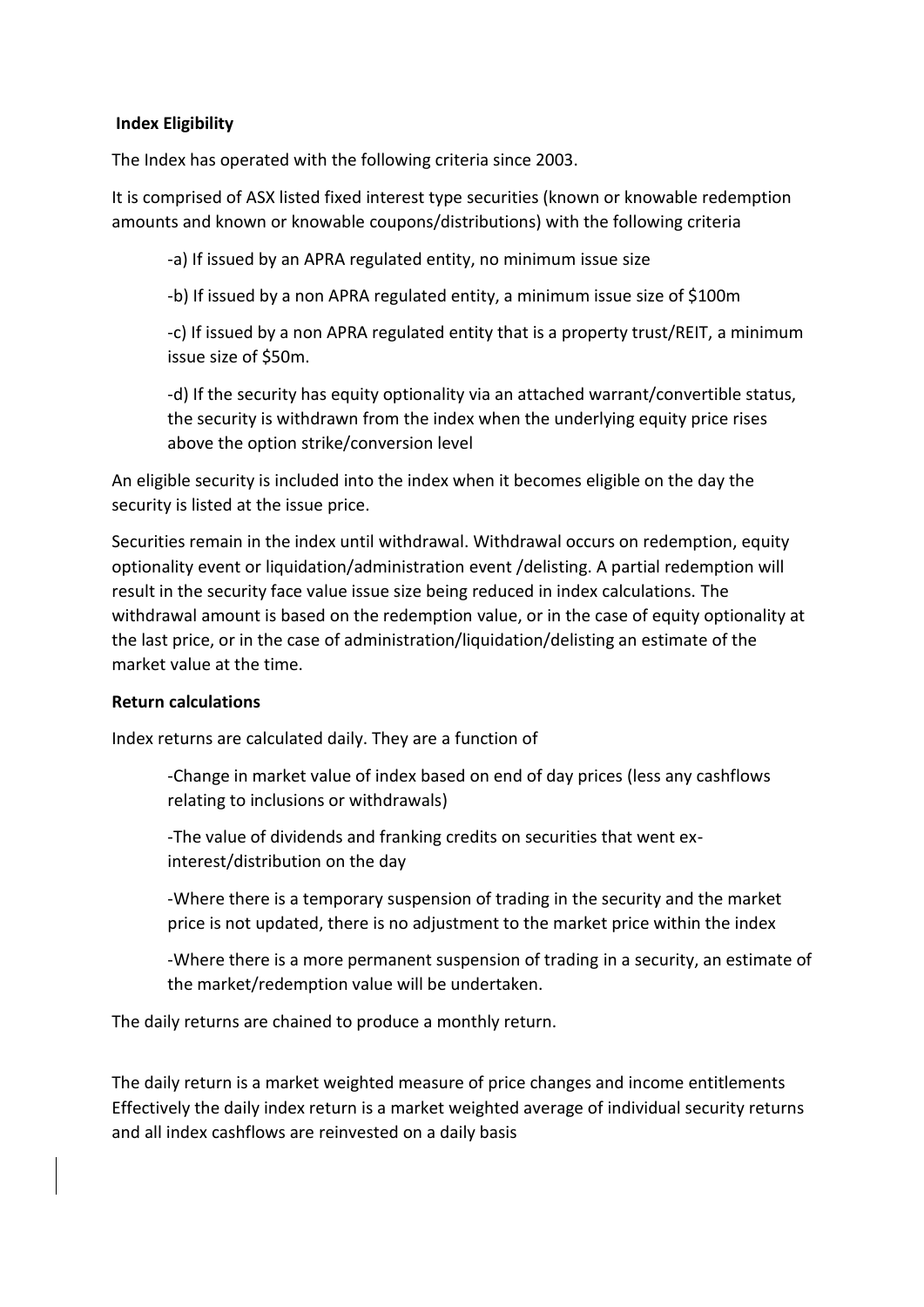## **Data Disclosure**

The following data will be disclosed on [www.ElstreeHybridFund.com.au](http://www.elstreehybridfund.com.au/)

-Index construction rules

-Index constituents by market weight at end of month prices.

-if there is a new issue/redemption during the month, an updated list of market constituents whenever there is a change

-Daily index levels

-Security monthly returns

#### **Examples**

i) An Australian bank issues a \$900m face value hybrid which is due to list on 20 September 2021. The security end of day price on 20 September 2021 is \$101.25

The relevant entries are

-The security is entered into the index at a cost of \$100 -The end of day index return includes the increase in value of the security to \$101.25 (in addition to dividends/distributions and changes in values of other securities)

ii) A non APRA regulated corporate has an existing ASX Listed Fixed Interest security which has a face value of \$50m. It is not an eligible security as it has an issue size of less than \$100m. It issues a further tranche which increases the face value to more than \$100m and the new securities commence trading on 21 September

The relevant entries for 21 September are

-The security is entered into the index at the issue price of the further tranche times the face value of the total issue

-The end of day index returns includes the change in value of the security from the issue price to the end day closing value.

iii) An issuer undertakes a full buyback/redemption of an existing issue. For example, on 22 September 2021 an issuer fully redeems an issue by payment of the principal sum

The relevant entries are

-The security is removed from the index at the redemption price times the face value of the issue